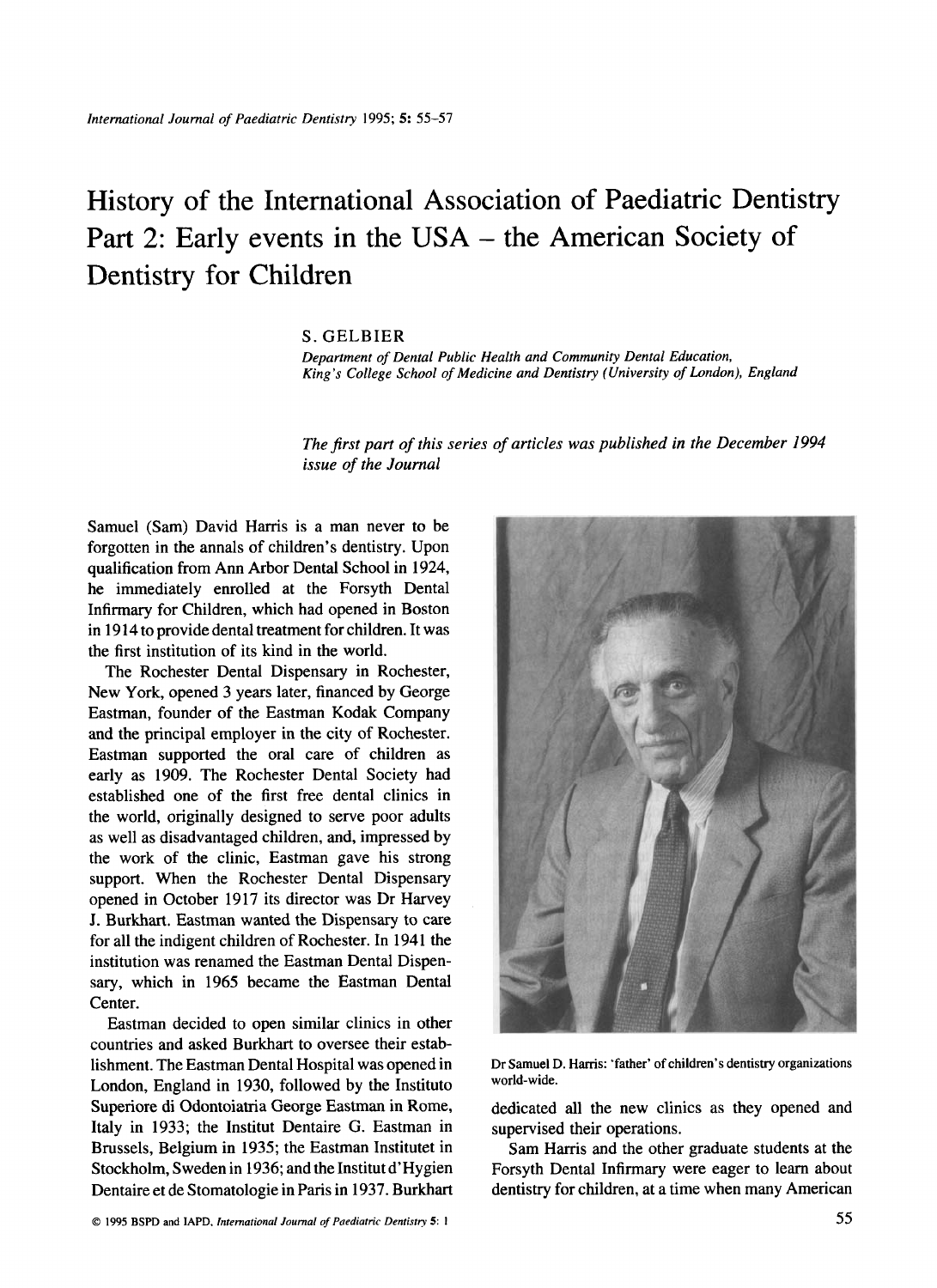dentists had notices in their reception rooms stating: "Children under **12** are not accepted in this office." Harris had discussions with DeWitt Cross (Director of the Forsyth), Frank Delabarre (an Instructor), Ed Sullivan and other Faculty members, who encouraged him to contact known enthusiasts of children's dentistry about the advisability of organizing a national society. On 8 December **1926** Harris wrote to a number of dentists to test their reactions, stating that he hoped to call a meeting in the following year during the American Dental Association convention in Detroit, his home town.

DeWitt Cross gave Harris a letter of introduction to A. C. Thompson, Director of Detroit's Dental Department of Health. With his encouragement, a *Detroit Pedodontic Study Club* was created on **14** December **1926.** Walter McBride became President, Thomas C. Bartholomew was Vice-President and Harris was Secretary. Of the **14** original members of the Detroit Club, three restricted their practices to children, three to periodontics, three to pedodontics plus periodontics and one to orthodontics; two were in general practice and two were employed by the City Board of Health. Meetings were held every **3** weeks during the summer months and four table clinics were prepared for showing at the ADA convention. On **13** September **1927** the Club gave hearty support to Harris's efforts to organize a national society. McBride and Swift were nominated to help Harris in taking forward the proposal.

Meanwhile, Harris received replies to his letter dated 8 December **1926.** Thomas B. McCrumb reported that he had met with **11** well-known pedodontists (all but four from California) during the ADA meeting in Los Angeles to organize an *American Society of Pedodontia,* but that a second meeting called for the following ADA conference in Denver had attracted only four people; McCrumb attributed this failure to the fact that insufficient dentists actually specialized in pedodontics, as opposed to treating some children in their general practices. Others who replied to Harris stated that membership should be open to all dentists interested in the care of children.

Harris wrote to more people on **14** December **1927**  and there was correspondence in the dental journals. Paul Barker enclosed the constitution and by-laws of the defunct *American Society* of *Pedodontia* and a list of those people who had joined it. An encouraging letter came from Louis Ottofy, described by Harris as a "gentleman of the old school" who had come to the USA from his native Hungary. In describing his 50

years of practice since **1877,** Ottofy claimed that he was the first person in the history of dentistry to make a thorough dental examination of school children, in the year **1882.** 

Mary Martin from San Francisco, a former associate of Evangeline Jordan, the "grand first lady of dentistry for children", reported that there was **an**  active group in the Bay region. William Rice, Dean of Tufts, said that, in his opinion, the children's dentistry "branch of dentistry surpasses all others in importance". B. Edward Kells, the first dentist to use dental x-rays, wrote: "I am first, last and always for taking care of children's teeth, so I would naturally be heart and soul with any movement in that direction." H. C. Puckett of Seattle, Washington, claimed to be the first dentist in the North West United States to limit his practice to pedodontics. He and many others wrote in support of Harris.

On **13** September **1927** Harris sent a draft constitution and by-laws to Paul A. Barker (Denver, Colorado), Harvey J. Burkhart (Rochester, New York), H. Dewitt Cross (Boston, Massachusetts), William R. Davis (Lansing, Michigan), Frank A. Delabarre (Boston, Massachusetts), Floyd E. Hogeboom (Los Angeles, California), Thaddeus P. Hyatt (Wayne, Maine), Thomas B. McCrumb (Kansas City, Missouri), Louis Ottofy (Chicago, Illinois), F. Blaine Rhobotham (Chicago, Illinois), Phil R. Thomas (Minneapolis, Minnesota) and Harris R. C. Wilson (Cleveland, Ohio). A second draft was based on their responses and a poster invited ADA registrants to a meeting on **26** October. The **56** people who attended unanimously agreed to establish a new organization. Thaddeus Hyatt was elected as temporary President with Sam Harris as temporary Secretary. Subsequently, Walter C. McBride was elected as permanent President with F. Blaine Rhobotham as Vice President and Harris as Secretary-Treasurer. The proposed constitution and by-laws were adopted except that the name originally proposed, the American Association of Pedodontists, was changed to the *American Society for the Promotion of Children* **'s**  *Dentistry* (ASPCD).

In **1927** there was a range of titles for children's dentists: pedodontist, pediodontist, pediadontist and paedadontist. Harris has described how, in those days, a pedodontist was regarded as one who, "because of his peculiar interest in serving children, did not quite 'measure up"'. There was an attitude amongst both public and profession that any service for children featured a "half-rate performance for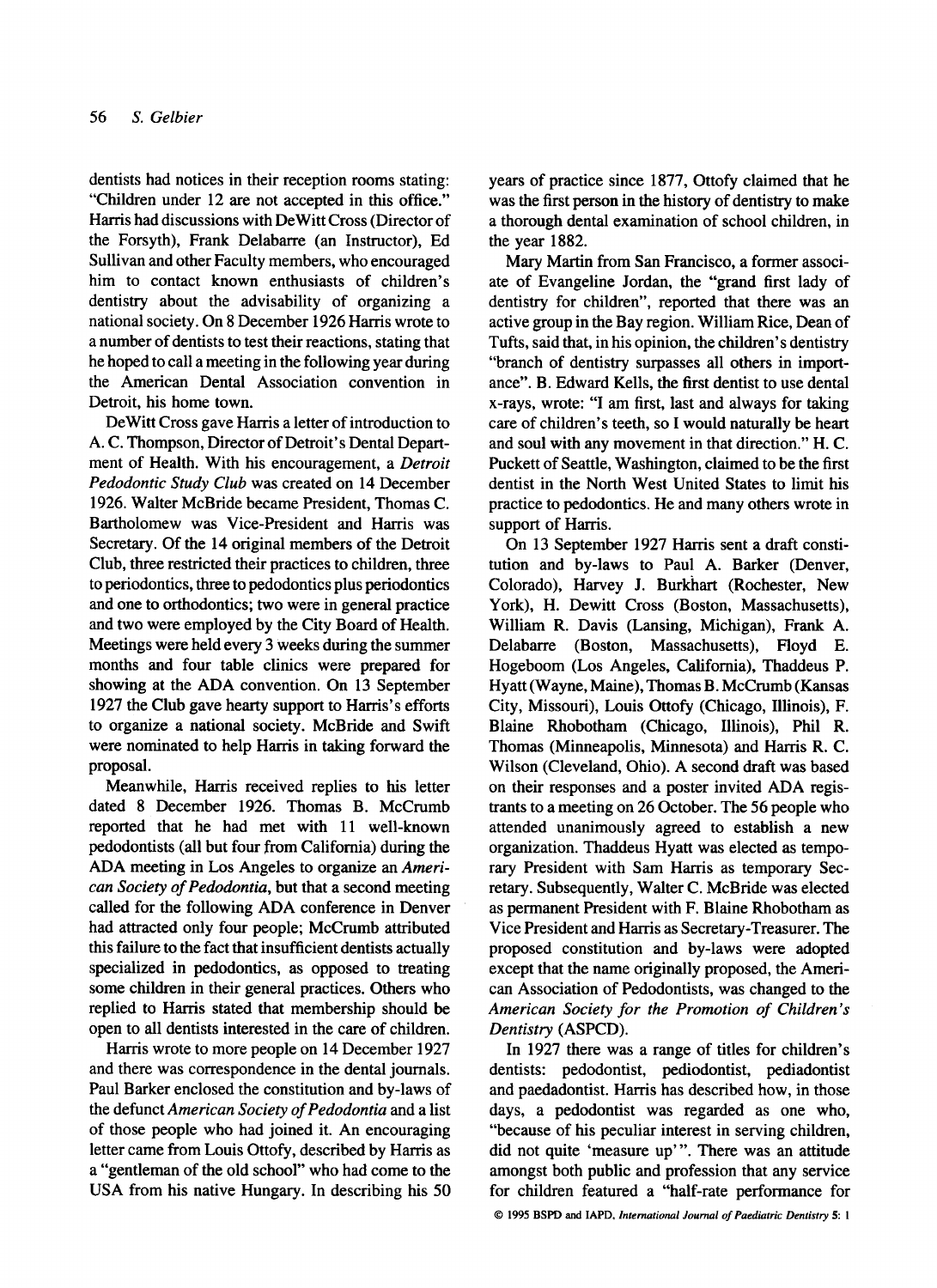fourth-rate recompense". Many of today's paediatric dentists will still recognize that attitude among some colleagues.

### *State units*

The first issue of the *Review of Dentistry for Children,*  published in November **1933,** discussed the value of State units as a means of encouraging wider representations within the national organization. In particular, active study clubs were suggested as a way of involving people. Harris took up this point when he organized a *Michigan Society of Dentistry for Chil*dren at the State Dental Society Meeting in 1931. In the following year, as President of the ASPCD, Harris stimulated further formation of units in Louisiana, New York, Massachusetts, Georgia and California (two units). These first seven official State units were inducted into the national society at its **1933** Chicago convention; by **1940,** there were **20** such units. In **1993**  there were **21** units, indicating that near saturation point had been reached by **1940.** At each annual convention the official unit delegates and alternates met with the national council at a special session to report on their activities, types of programmes, ways of arousing interest and methods for increasing membership. It was only later that membership in the national society was declared mandatory for membership in a State unit. In **1940** the name of the national society was changed to the *American Society of Dentistry for Children* (ASDC). Its membership rose from **67** in **1927** to **144** in **1932** and to **7200** by **1993.**  So the ASDC went from, strength to strength. In addition to its national interests the Society helped to promote developments elsewhere.

## *Journal of Dentistry for Children*

It is important for members of any association to communicate their ideas and developments with each other. *The Review of Dentistry for Children* was first published in November **1933,** and its founder and first editor was Sam Harris. As **Dr** C. N. Johnson, the Editor of the *American Dental Association Journal*  wrote in his journal in **1933:** "Each month, every one of us who is in dentistry for children looks forward with the greatest anticipation to the arrival of the *Review* and it is safe to say that there is no other periodical in the profession that is so uniformly read among its constituents from cover to cover ... all I need to say is – continued power to it."

The *Review* became the *ASDC Journal of Dentistry for Children* in **1941.** By **1952,** four State units were also publishing a periodical. In **1966** it became a bi-monthly journal and today it is received in approximately **175** countries by dental schools, hospitals, dental societies and individuals. Over the years it has set a wonderful example for other countries to follow.

### *American Academy of Pedodontics*

A further major development was the establishment in August **1947** of the American Academy of Pedodontics. Although the Academy and the ASDC are independent organizations, they have worked closely over the years for the betterment of children's dentistry.